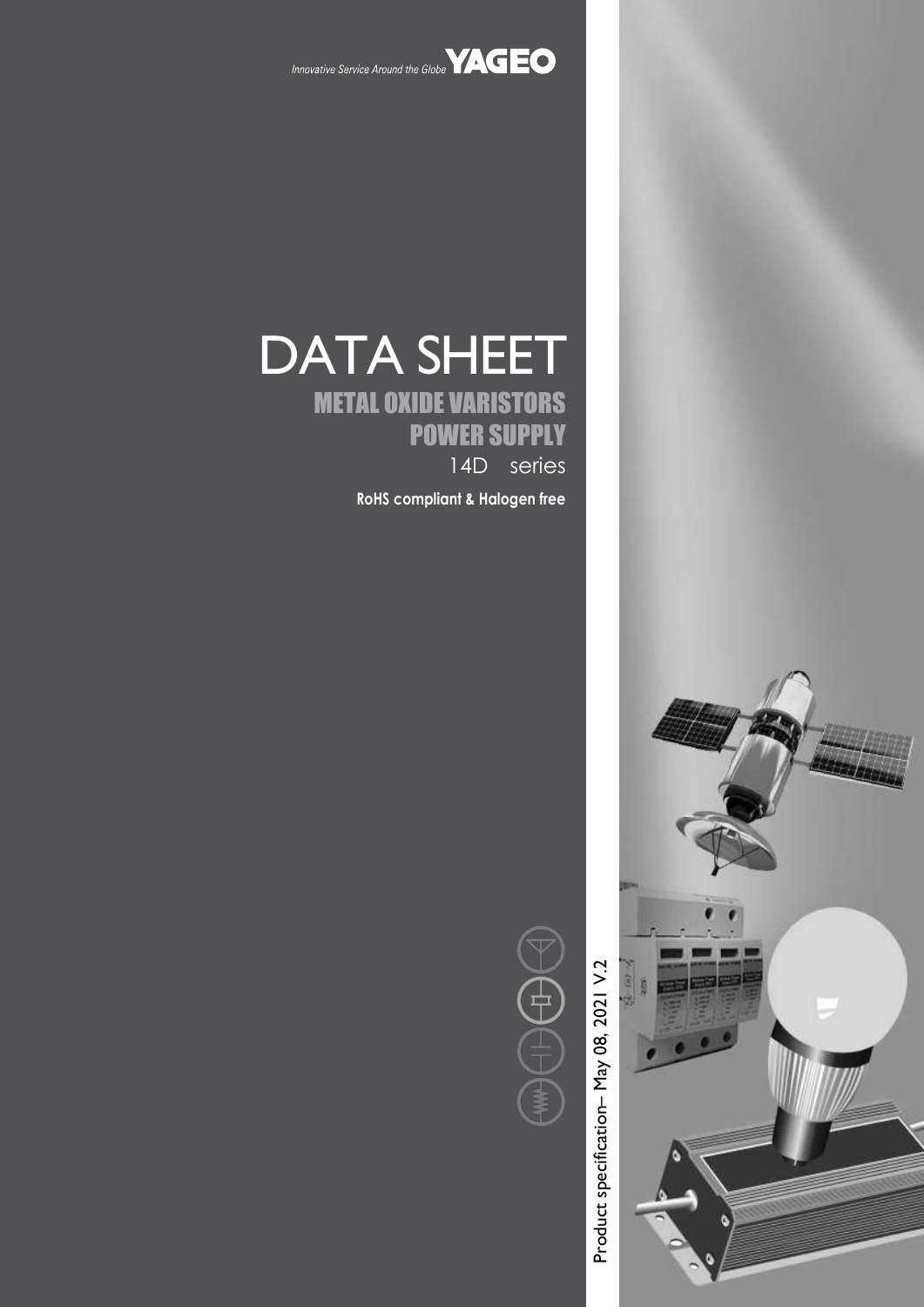**YAGEO** Circuit Protection

**METAL OXIDE VARISTORS** 14D

#### **Features**

- Wide operating voltage ( $V_{1mA}$ ) range from 18V to 1800V
- Fast responding to transient over-voltage
- Large absorbing transient energy capability
- Low clamping ratio and no follow-on current
- Meets MSL level 1, per J-STD-020
- Operating Temperature: -40℃ ~ +105℃
- Storage Temperature: -40℃ ~ +125℃
- Safety certification: UL、CSA、VDE



#### **Applications**

- Transistor, diode, IC, thyristor or triac semiconductor protection
- Surge protection in consumer electronics
- Surge protection in industrial electronics
- Surge protection in electronic home appliances, gas and petroleum appliances
- Relay and electromagnetic valve surge absorption

#### **Part Number Code**



 $\overline{16}$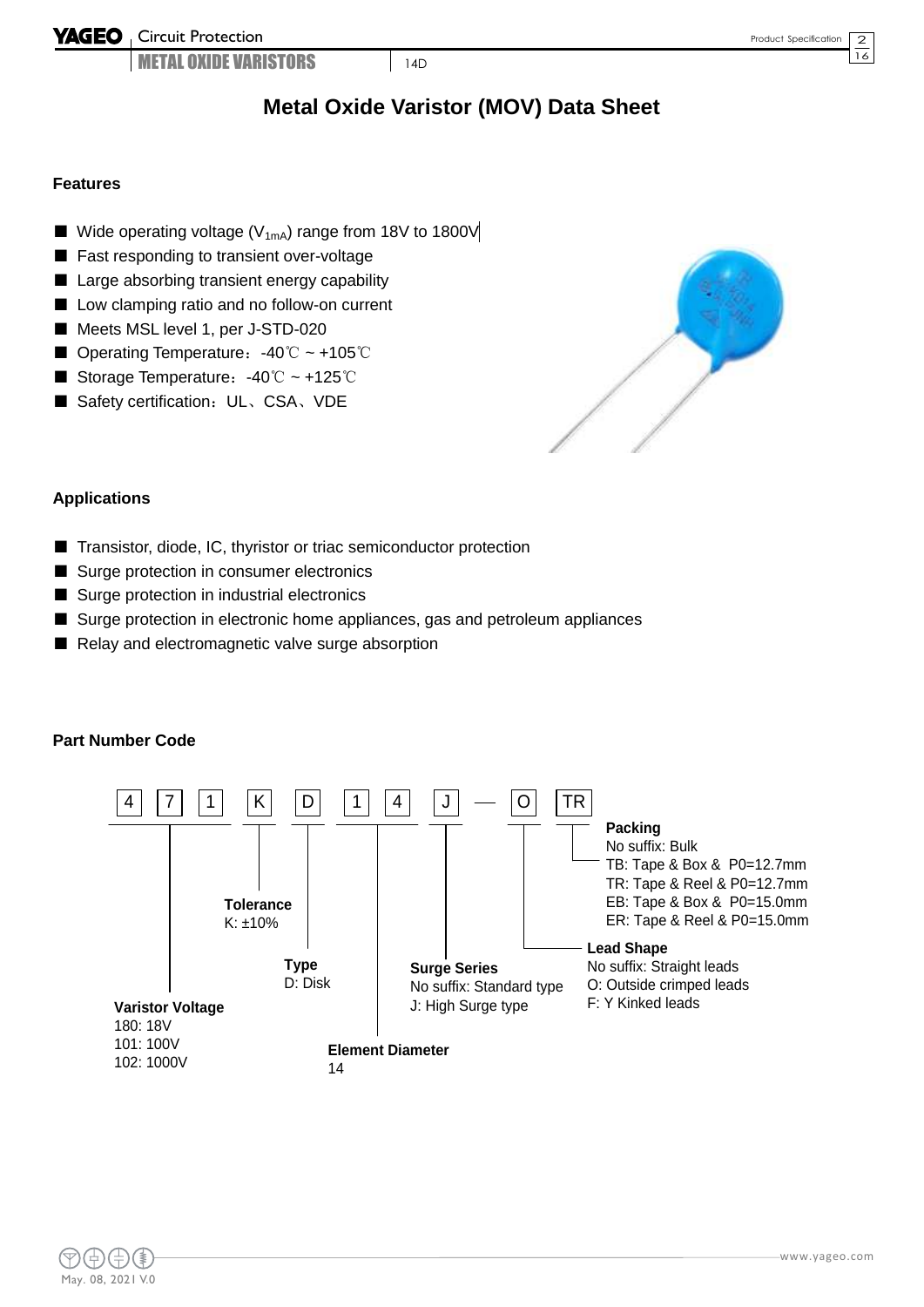



## Notes: Varistor voltage≥1200V, structure diagram is F type.

| Table 1       |                  |  |  |
|---------------|------------------|--|--|
|               | Unit: mm         |  |  |
| Symbol        | <b>Dimension</b> |  |  |
| н             | $14.5 - 20.0$    |  |  |
| H1            | $17.0 - 21.0$    |  |  |
| L(min.)       | 20.0             |  |  |
| $L1$ (min.)   | 15.0             |  |  |
| D             | $14.0 - 16.5$    |  |  |
| $F(\pm 0.8)$  | 7.5              |  |  |
| т             | Table 2          |  |  |
| $e(\pm 0.8)$  | Table 2          |  |  |
| d(±0.05)      | 0.8              |  |  |
| $d1(\pm 0.4)$ | 1.4              |  |  |

| Table 1       |                  | Table 2 |             |                                            |       |              |              |
|---------------|------------------|---------|-------------|--------------------------------------------|-------|--------------|--------------|
|               | Unit: mm         |         |             |                                            |       |              | Unit: mm     |
| Symbol        | <b>Dimension</b> | Model   | T           | $\mathbf{e}% _{t}\left( \mathbf{1}\right)$ | Model | T            | $\mathbf{e}$ |
| H             | $14.5 - 20.0$    | 180K    | $2.0 - 3.9$ | 1.5                                        | 361K  | $2.9 - 5.2$  | 2.7          |
| H1            | $17.0 - 21.0$    | 220K    | $2.1 - 4.0$ | 1.6                                        | 391K  | $3.0 - 5.4$  | 2.8          |
| L(min.)       | 20.0             | 270K    | $2.1 - 4.1$ | 1.8                                        | 431K  | $3.2 - 5.6$  | 3.0          |
| L1(min.)      | 15.0             | 330K    | $2.2 - 4.3$ | 1.7                                        | 471K  | $3.3 - 5.8$  | 3.2          |
| D             | $14.0 - 16.5$    | 390K    | $2.1 - 4.1$ | 1.8                                        | 511K  | $3.4 - 6.1$  | 3.4          |
| $F(\pm 0.8)$  | 7.5              | 470K    | $2.2 - 4.3$ | 1.9                                        | 561K  | $3.6 - 6.4$  | 3.6          |
| $\mathsf T$   | Table 2          | 560K    | $2.3 - 4.6$ | 2.1                                        | 621K  | $3.8 - 6.8$  | 3.9          |
| $e(\pm 0.8)$  | Table 2          | 680K    | $2.4 - 4.8$ | 2.4                                        | 681K  | $4.0 - 7.1$  | 4.2          |
| d(±0.05)      | 0.8              | 820K    | $2.1 - 4.1$ | 1.8                                        | 751K  | $4.3 - 7.2$  | 4.3          |
| $d1(\pm 0.4)$ | 1.4              | 101K    | $2.4 - 4.2$ | 2.0                                        | 781K  | $4.4 - 7.3$  | 4.4          |
|               |                  | 121K    | $2.4 - 4.4$ | 2.2                                        | 821K  | $4.6 - 7.5$  | 4.6          |
|               |                  | 151K    | $2.2 - 4.1$ | 1.8                                        | 911K  | $4.8 - 7.5$  | 5.0          |
|               |                  | 181K    | $2.3 - 4.2$ | 1.9                                        | 102K  | $5.4 - 8.0$  | 5.0          |
|               |                  | 201K    | $2.4 - 4.3$ | 2.0                                        | 112K  | $5.8 - 8.5$  | 5.4          |
|               |                  | 221K    | $2.5 - 4.4$ | 2.1                                        | 122K  | $5.9 - 9.0$  | 5.8          |
|               |                  | 241K    | $2.6 - 4.5$ | 2.2                                        | 142   | $6.9 - 10.5$ | 6.6          |
|               |                  | 271K    | $2.6 - 4.6$ | 2.4                                        | 162   | $7.4 - 11.0$ | 7.4          |
|               |                  | 301K    | $2.7 - 4.6$ | 2.5                                        | 182   | $7.6 - 12.0$ | 8.2          |
|               |                  | 331K    | $2.7 - 5.0$ | 2.5                                        |       |              |              |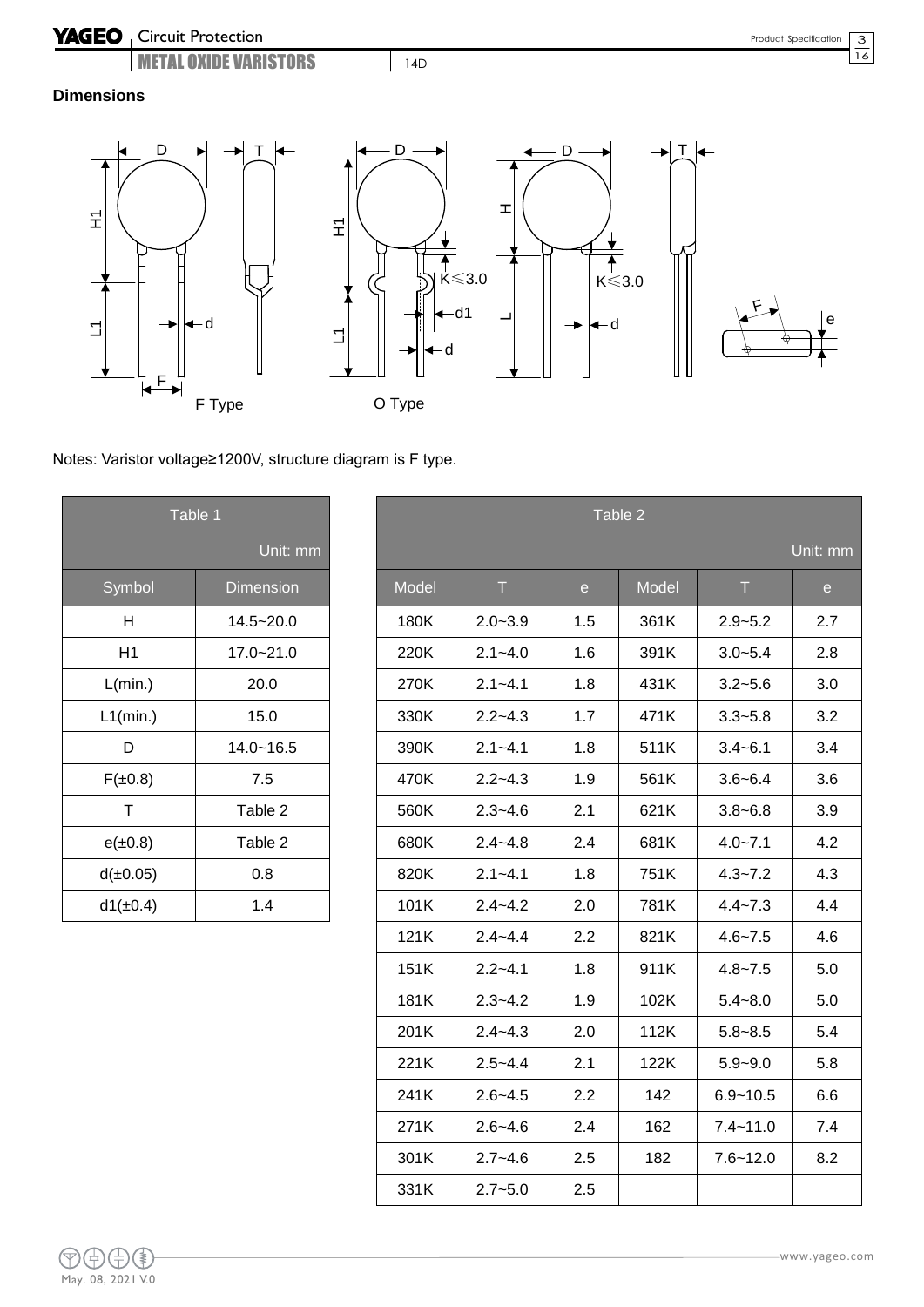# **YAGEO**

## Circuit Protection

**METAL OXIDE VARISTORS** 24D

Product Specification

4 16

#### **Electrical Characteristics**

|          | Part<br>Number |             | Maximum<br>Allowable<br>Voltage | Varistor<br>Voltage |          | Maximum<br>Clamping<br>Voltage | Withstanding<br>Surge<br>Current |                              | Maximum<br>Energy<br>$(10/1000\mu s)$ |                             | Rated<br>Power | Typical<br>Capacitance<br>(Reference) |
|----------|----------------|-------------|---------------------------------|---------------------|----------|--------------------------------|----------------------------------|------------------------------|---------------------------------------|-----------------------------|----------------|---------------------------------------|
| Standard | High<br>Surge  | $V_{AC}(V)$ | $V_{DC}(V)$                     | $V_{1mA}(V)$        | $I_P(A)$ | $V_C(V)$                       | $\mathsf{I}(A)$<br>Standard      | I(A)<br><b>High</b><br>Surge | (J)<br>Standard                       | (J)<br><b>High</b><br>Surge | (W)            | $@1KHz$ (pf)                          |
| 180KD14  | 180KD14J       | 11          | 14                              | $18(15 - 21.6)$     | 10       | 36                             | 1000                             | 2000                         | 4.0                                   | 7.0                         | 0.1            | 11100                                 |
| 220KD14  | 220KD14J       | 14          | 18                              | $22(19.5 - 26)$     | 10       | 43                             | 1000                             | 2000                         | 5.0                                   | 8.0                         | 0.1            | 9100                                  |
| 270KD14  | 270KD14J       | 17          | 22                              | $27(24 - 31)$       | 10       | 53                             | 1000                             | 2000                         | 6.0                                   | 10.0                        | 0.1            | 7400                                  |
| 330KD14  | 330KD14J       | 20          | 26                              | $33(29.5 - 36.5)$   | 10       | 65                             | 1000                             | 2000                         | 7.5                                   | 12.0                        | 0.1            | 6100                                  |
| 390KD14  | 390KD14J       | 25          | 31                              | $39(35-43)$         | 10       | 77                             | 1000                             | 2000                         | 8.6                                   | 13.0                        | 0.1            | 5100                                  |
| 470KD14  | 470KD14J       | 30          | 38                              | $47(42 - 52)$       | 10       | 93                             | 1000                             | 2000                         | 10.0                                  | 17.0                        | 0.1            | 4300                                  |
| 560KD14  | 560KD14J       | 35          | 45                              | $56(50 - 62)$       | 10       | 110                            | 1000                             | 2000                         | 11.0                                  | 20.0                        | 0.1            | 3600                                  |
| 680KD14  | 680KD14J       | 40          | 56                              | $68(61 - 75)$       | 10       | 135                            | 1000                             | 2000                         | 14.0                                  | 24.0                        | 0.1            | 2900                                  |
| 820KD14  | 820KD14J       | 50          | 65                              | 82(74~90)           | 50       | 135                            | 4500                             | 6000                         | 22.0                                  | 27.0                        | 0.6            | 2400                                  |
| 101KD14  | 101KD14J       | 60          | 85                              | $100(90 - 110)$     | 50       | 165                            | 4500                             | 6000                         | 28.0                                  | 33.0                        | 0.6            | 2000                                  |
| 121KD14  | 121KD14J       | 75          | 100                             | 120(108~132)        | 50       | 200                            | 4500                             | 6000                         | 32.0                                  | 40.0                        | 0.6            | 1700                                  |
| 151KD14  | 151KD14J       | 95          | 125                             | $150(135 - 165)$    | 50       | 250                            | 4500                             | 6000                         | 40.0                                  | 53.0                        | 0.6            | 1300                                  |
| 181KD14  | 181KD14J       | 115         | 150                             | 180(162~198)        | 50       | 300                            | 4500                             | 6000                         | 50.0                                  | 60.0                        | 0.6            | 1100                                  |
| 201KD14  | 201KD14J       | 130         | 170                             | 200(180~220)        | 50       | 340                            | 4500                             | 6000                         | 57.0                                  | 70.0                        | 0.6            | 1000                                  |
| 221KD14  | 221KD14J       | 140         | 180                             | 220(198~242)        | 50       | 360                            | 4500                             | 6000                         | 60.0                                  | 78.0                        | 0.6            | 900                                   |
| 241KD14  | 241KD14J       | 150         | 200                             | 240(216~264)        | 50       | 395                            | 4500                             | 6000                         | 63.0                                  | 84.0                        | 0.6            | 830                                   |
| 271KD14  | 271KD14J       | 175         | 225                             | 270(243~297)        | 50       | 455                            | 4500                             | 6000                         | 70.0                                  | 99.0                        | 0.6            | 740                                   |
| 301KD14  | 301KD14J       | 190         | 250                             | 300(270~330)        | 50       | 500                            | 4500                             | 6000                         | 77.0                                  | 108                         | 0.6            | 670                                   |
| 331KD14  | 331KD14J       | 210         | 275                             | 330(297~363)        | 50       | 550                            | 4500                             | 6000                         | 85.0                                  | 115                         | 0.6            | 610                                   |
| 361KD14  | 361KD14J       | 230         | 300                             | 360(324~396)        | 50       | 595                            | 4500                             | 6000                         | 93.0                                  | 130                         | 0.6            | 560                                   |
| 391KD14  | 391KD14J       | 250         | 320                             | 390(351~429)        | 50       | 650                            | 4500                             | 6000                         | 100                                   | 140                         | 0.6            | 510                                   |
| 431KD14  | 431KD14J       | 275         | 350                             | 430(387~473)        | 50       | 710                            | 4500                             | 6000                         | 115                                   | 155                         | 0.6            | 460                                   |
| 471KD14  | 471KD14J       | 300         | 385                             | 470(423~517)        | 50       | 775                            | 4500                             | 6000                         | 118                                   | 175                         | 0.6            | 430                                   |
| 511KD14  | 511KD14J       | 320         | 415                             | 510(459~561)        | 50       | 845                            | 4500                             | 6000                         | 121                                   | 180                         | 0.6            | 390                                   |
| 561KD14  | 561KD14J       | 350         | 460                             | 560(504~616)        | 50       | 925                            | 4500                             | 6000                         | 125                                   | 185                         | 0.6            | 360                                   |
| 621KD14  | 621KD14J       | 385         | 505                             | 620(558~682)        | 50       | 1025                           | 4500                             | 6000                         | 128                                   | 190                         | 0.6            | 320                                   |
| 681KD14  | 681KD14J       | 420         | 560                             | 680(612~748)        | 50       | 1120                           | 4500                             | 6000                         | 130                                   | 200                         | 0.6            | 290                                   |
| 751KD14  | 751KD14J       | 460         | 615                             | 750(675~825)        | 50       | 1240                           | 4500                             | 6000                         | 143                                   | 210                         | 0.6            | 270                                   |
| 781KD14  | 781KD14J       | 485         | 640                             | 780(702~858)        | 50       | 1290                           | 4500                             | 6000                         | 148                                   | 220                         | 0.6            | 260                                   |
| 821KD14  | 821KD14J       | 510         | 670                             | 820(738~902)        | 50       | 1355                           | 4500                             | 6000                         | 157                                   | 235                         | 0.6            | 240                                   |
| 911KD14  | 911KD14J       | 550         | 745                             | 910(819~1001)       | 50       | 1500                           | 4500                             | 6000                         | 175                                   | 255                         | 0.6            | 220                                   |
| 102KD14  | 102KD14J       | 625         | 825                             | 1000(900~1100)      | 50       | 1650                           | 4500                             | 6000                         | 190                                   | 280                         | 0.6            | 200                                   |
| 112KD14  | 112KD14J       | 680         | 895                             | 1100(990~1210)      | 50       | 1815                           | 4500                             | 6000                         | 213                                   | 310                         | 0.6            | 180                                   |
| 122KD14  | 122KD14J       | 750         | 990                             | 1200(1080~1320)     | 50       | 1980                           | 4500                             | 6000                         | 232                                   | 324                         | 0.6            | 160                                   |
| 142KD14  | $\sqrt{2}$     | 880         | 1140                            | 1400(1260~1540)     | 50       | 2310                           | 4500                             | $\sqrt{2}$                   | 238                                   | $\sqrt{2}$                  | 0.6            | 150                                   |
| 162KD14  | $\overline{1}$ | 1000        | 1280                            | 1600(1440~1760)     | 50       | 2640                           | 4500                             | $\overline{1}$               | 243                                   | $\sqrt{2}$                  | 0.6            | 140                                   |
| 182KD14  | $\sqrt{2}$     | 1100        | 1465                            | 1800(1620~1980)     | 50       | 2970                           | 4500                             | $\sqrt{\phantom{a}}$         | 250                                   | $\sqrt{2}$                  | 0.6            | 130                                   |

Notes: 1. The tolerance of varistor voltage between 18V and 27V is more than 10%;

2. Varistor voltage≥1200V, structure diagram is F type;

3. Leakage Current (@83% of V<sub>1mA</sub>): IR≤50μA (180K~680K) ; IR≤25μA (820K~182K).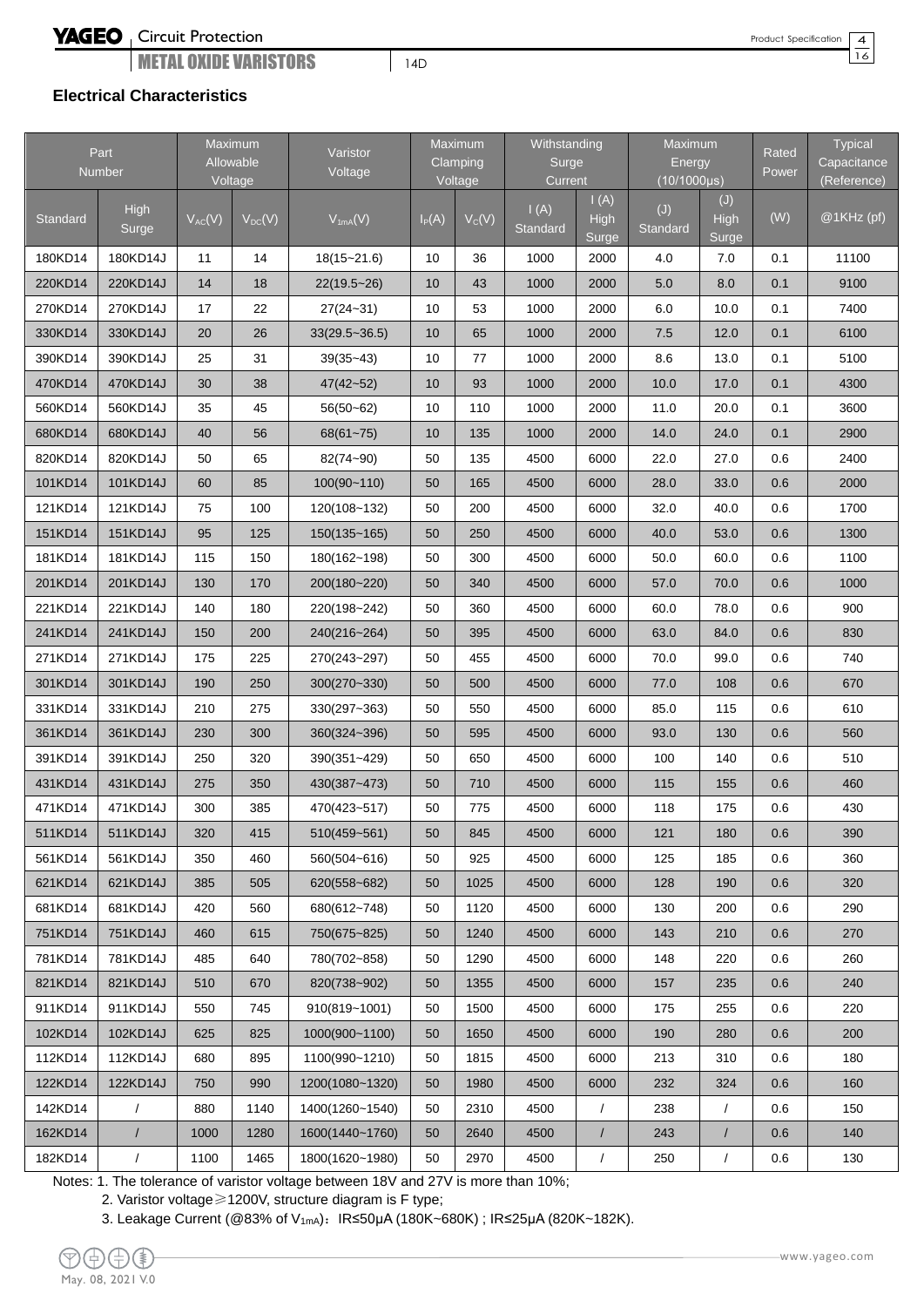$\overline{16}$ 

## **Maximum Surge Current Derating Curve**



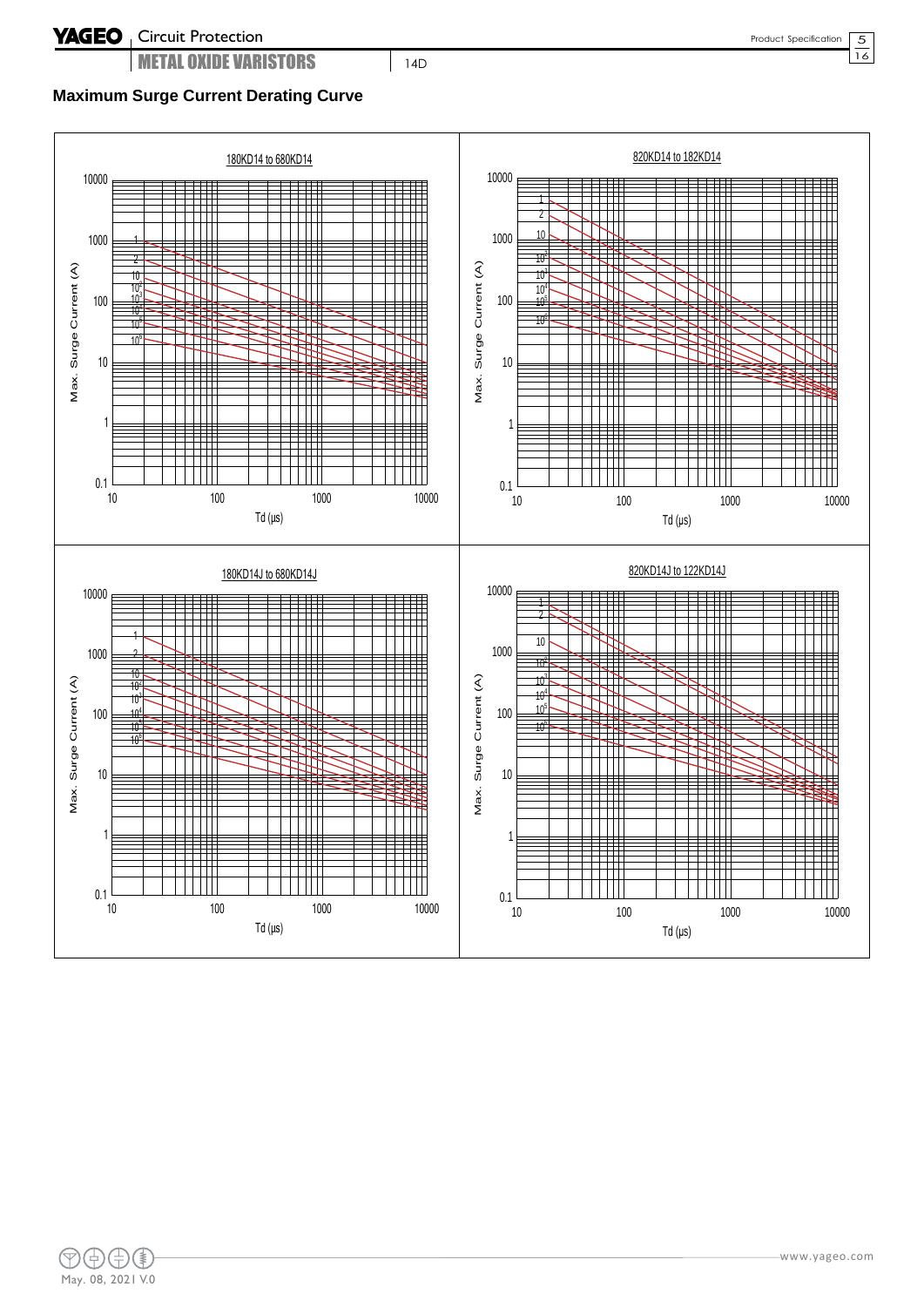6  $\overline{16}$ 

## **Maximum Leakage Current and Maximum Clamping Voltage Curve**

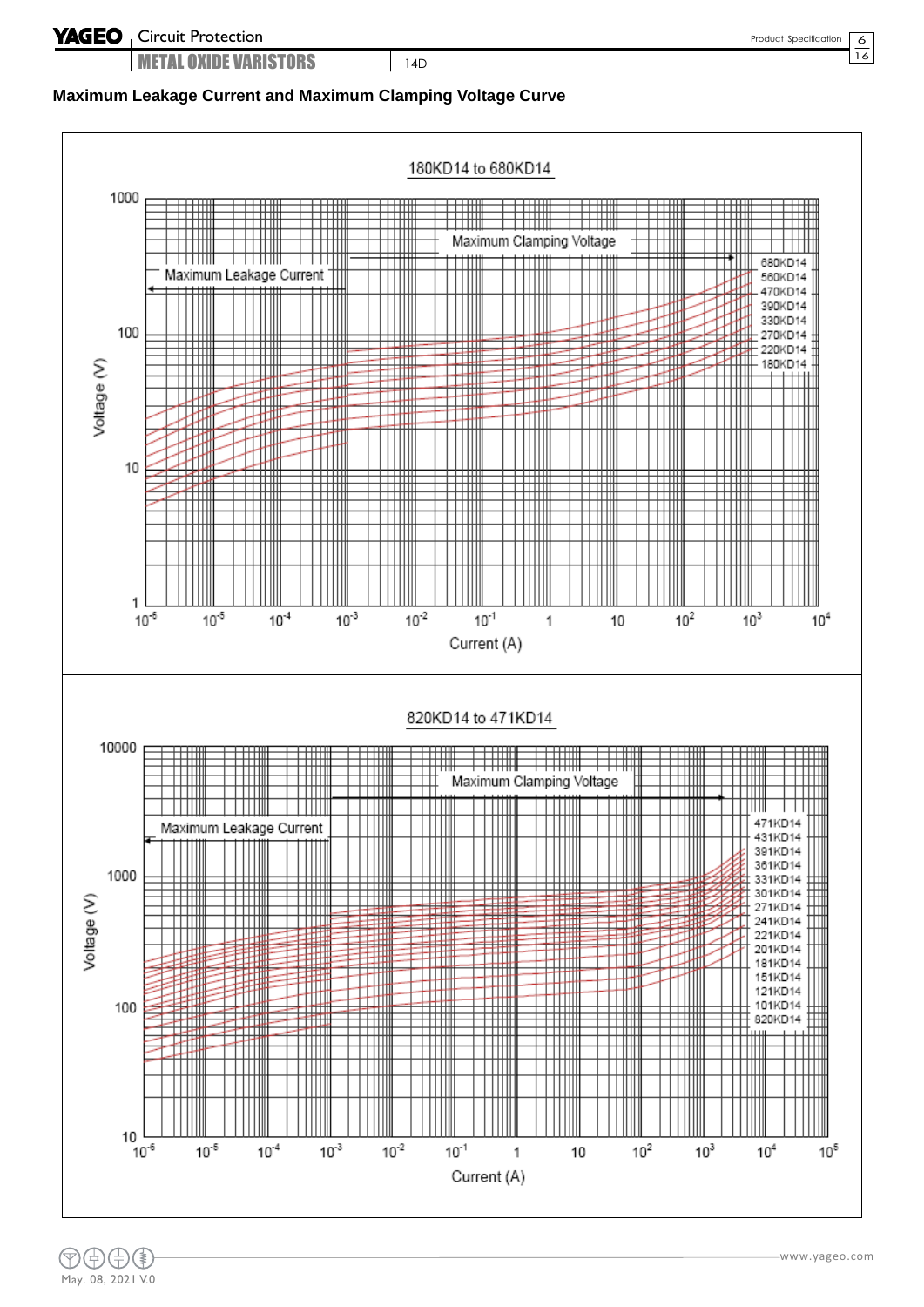7  $\overline{16}$ 

## **Maximum Leakage Current and Maximum Clamping Voltage Curve**

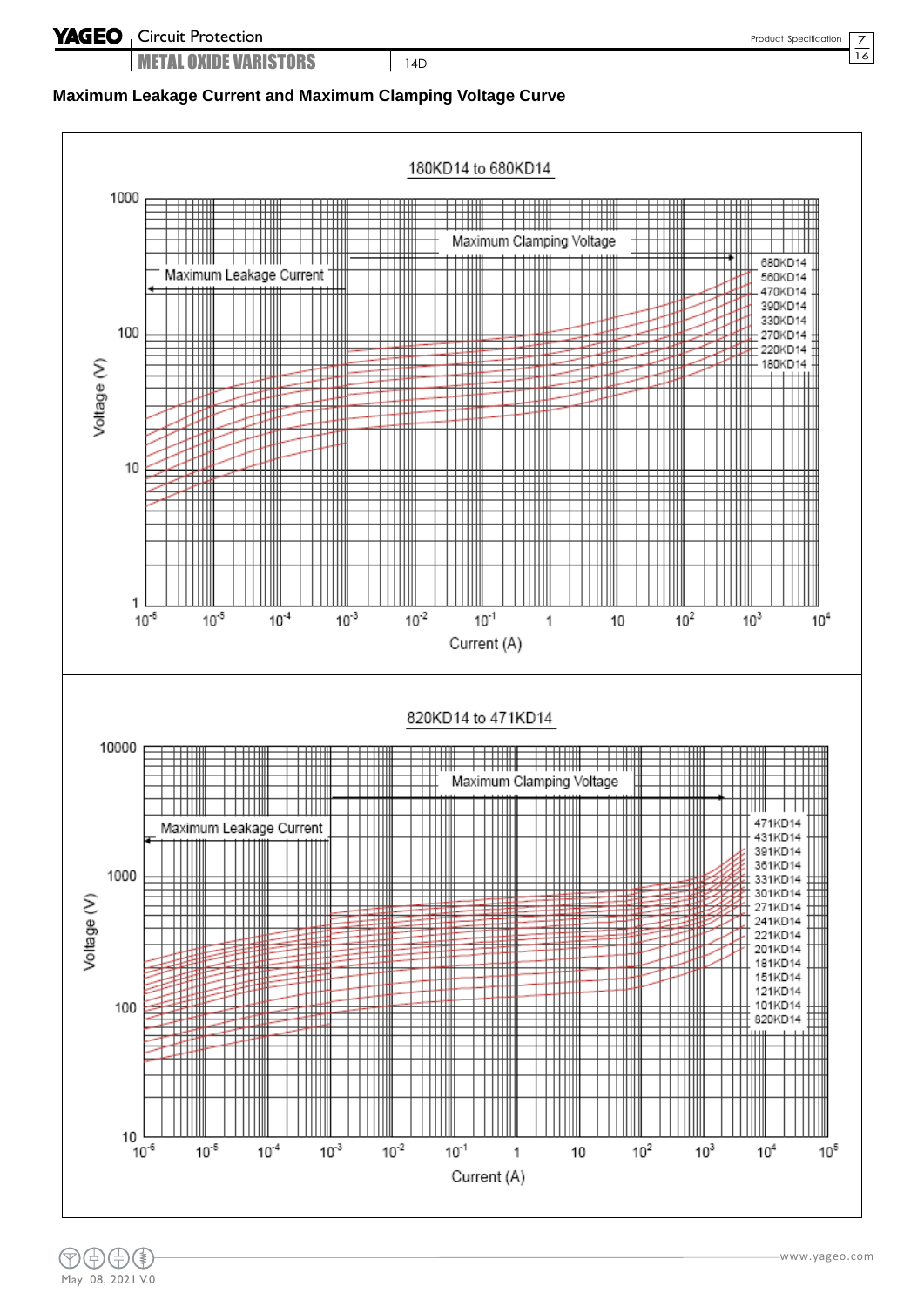8  $\overline{16}$ 

# **Maximum Leakage Current and Maximum Clamping Voltage Curve**

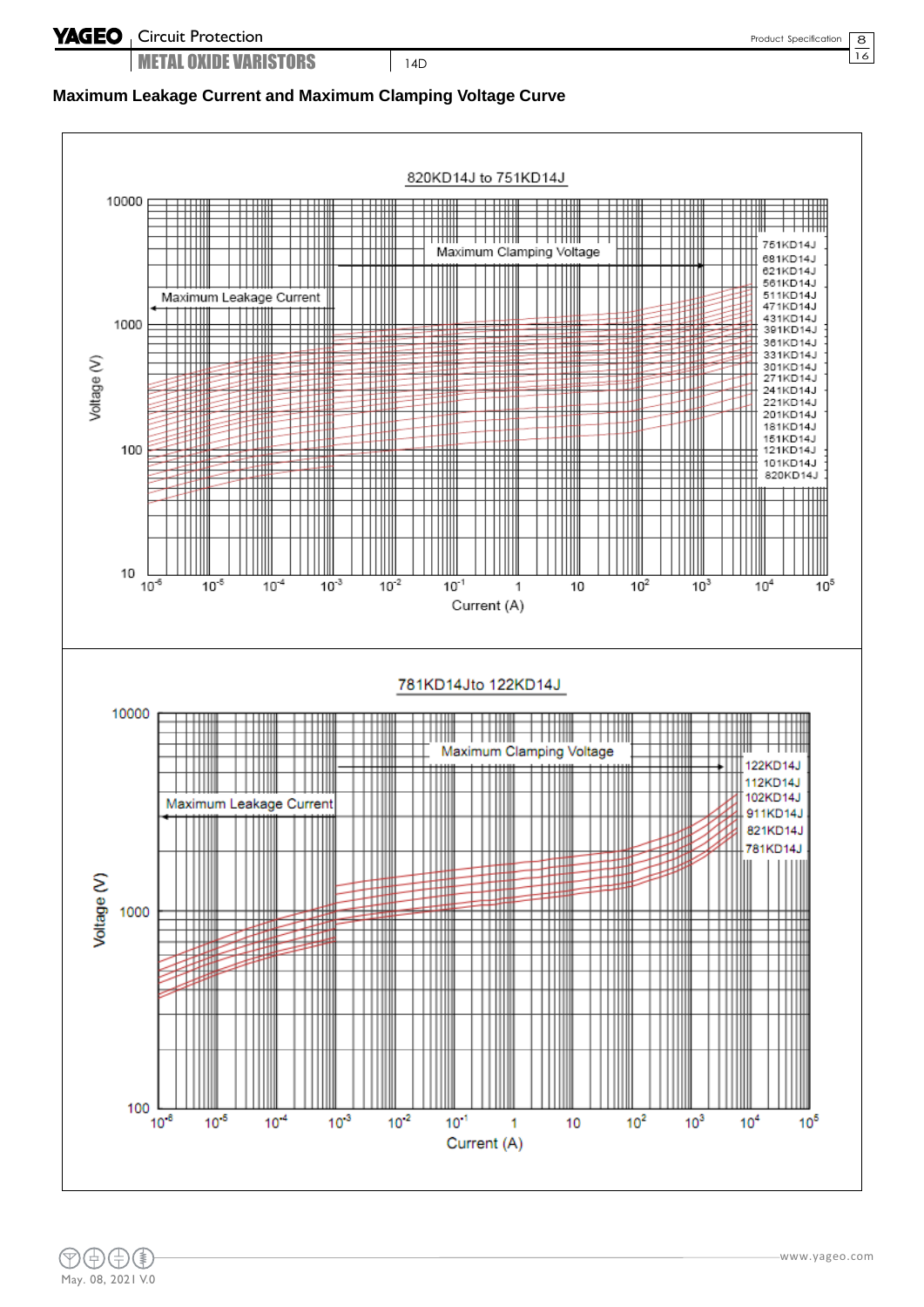Circuit Protection

**METAL OXIDE VARISTORS** 24D

Product Specification

9  $\overline{16}$ 

# **Reliability**

| <b>Items</b>                            | <b>Standard</b>           | <b>Test conditions / Methods</b>                                                                                                                                                                                                                                        | Specifications                                                                                                 |
|-----------------------------------------|---------------------------|-------------------------------------------------------------------------------------------------------------------------------------------------------------------------------------------------------------------------------------------------------------------------|----------------------------------------------------------------------------------------------------------------|
| <b>Tensile Strength</b>                 |                           | Gradually applying the force specified and keeping the unit<br>fixed for 10±1 sec.<br>Terminal diameter (mm)<br>Force (kg)                                                                                                                                              | No visible damage                                                                                              |
| of Terminals                            | IEC60068-2-21             | $0.5 < d \leq 0.8$<br>1.0<br>2.0<br>$0.8 < d \le 1.25$<br>4.0<br>1.25 < d                                                                                                                                                                                               | $ \Delta V_{1mA}/V_{1mA}  \leq 5\%$                                                                            |
| <b>Bending Strength</b><br>of Terminals | IEC60068-2-21             | Hold specimen and apply the force specified below to each<br>lead. Bend the specimen to 90°, then return to the original<br>position. Repeat the procedure in the opposite direction.<br>Terminal diameter (mm)<br>$0.5 < d \leq 0.8$<br>$0.8 < d \le 1.25$<br>1.25 < d | No visible damage<br>Force (kg)<br>$ \Delta V_{1mA}/V_{1mA}  \leq 5\%$<br>0.5<br>1.0<br>2.0                    |
| Vibration                               | IEC60068-2-6              | Frequency range: 10~55 Hz<br>Amplitude: 0.75mm or 98m/s <sup>2</sup><br>Direction: 3 mutually perpendicular directions, 2hrs each.                                                                                                                                      | No visible damage<br>$ \Delta V_{1mA}/V_{1mA}  \leq 5\%$                                                       |
| Solderability                           | IEC60068-2-20             | Solder Temp: 245±5°C<br>Dipping Time: 2±0.5 sec                                                                                                                                                                                                                         | At least 95% of terminal<br>electrode is covered by<br>new solder                                              |
| Resistance to<br>Soldering Heat         | IEC60068-2-20             | Solder Temp: 260±5°C<br>Dipping Time: 10±1 sec                                                                                                                                                                                                                          | No visible damage<br>$ \Delta V_{1mA}/V_{1mA} $ $\leq$ 5%                                                      |
| <b>High Temperature</b><br>Storage      | IEC60068-2-2              | Ambient Temp: 125±2 ℃<br>Duration: 1000±24hrs                                                                                                                                                                                                                           | No visible damage<br>$ \Delta V_{1mA}/V_{1mA}  \leq 5\%$                                                       |
| Low Temperature<br>Storage              | IEC60068-2-1              | Ambient Temp: -40±2°C<br>Duration: 1000±24hrs                                                                                                                                                                                                                           | No visible damage<br>$ \Delta V_{1mA}/V_{1mA}  \leq 5\%$                                                       |
| Damp Heat,<br><b>Steady State</b>       | IEC60068-2-78             | The test is divided into two groups.<br>a. 40±2℃, 90~95% RH for 1344±24hrs<br>b. 40±2℃, 90~95% RH, at 10%VDC, 1344±24 hrs                                                                                                                                               | No visible damage<br>$ \Delta V_{1mA}/V_{1mA}  \le 10\%$<br>Insulation<br>Resistance $\geq 100 \text{M}\Omega$ |
| High Temperature<br>Load                | MIL-STD-202<br>Method 108 | Ambient Temp: 105±2°C<br>Duration: 1000±24hrs<br>Load: Max. Allowable Voltage In AC.                                                                                                                                                                                    | $ \Delta V_{1mA}/V_{1mA}  \leq 10\%$                                                                           |
|                                         |                           | The conditions shown below shall be repeated 5 cycles                                                                                                                                                                                                                   |                                                                                                                |
|                                         |                           | Temperature $(°C)$<br>Step                                                                                                                                                                                                                                              | Period (minutes)                                                                                               |
| Temperature Cycle                       | IEC60068-2-14             | $-40±3$<br>1                                                                                                                                                                                                                                                            | 30±3<br>No visible damage                                                                                      |
|                                         |                           | $\overline{2}$<br>Room temperature                                                                                                                                                                                                                                      | $ \Delta V_{1mA}/V_{1mA}  \leq 5\%$<br>5±3                                                                     |
|                                         |                           | 3<br>$125 \pm 3$<br>4<br>Room temperature                                                                                                                                                                                                                               | $30+3$<br>5±3                                                                                                  |
|                                         |                           | 8/20µS waveform, 10 surge currents, unipolar, interval                                                                                                                                                                                                                  |                                                                                                                |
| 8/20uS<br>Surge Life                    | IEC61051-1                | 30secs, amplitude corresponding to max. surge current<br>derating curves for 20µS.                                                                                                                                                                                      | No visible damage<br>$\triangle$ Vb(1mA) $\leq \pm 10\%$                                                       |
| 10/1000µS<br>Surge Life                 | IEC61051-1                | 10/1000µS waveform, 10 surge currents, unipolar, interval<br>2mins, amplitude corresponding to max. surge current derating<br>curves for 1000µS.                                                                                                                        | No visible damage<br>$ \Delta V_{1mA}/V_{1mA}  \leq 10\%$                                                      |
| <b>Voltage Proof</b>                    | IEC61051-1                | Metal balls method, 2500Vac 1 min.                                                                                                                                                                                                                                      | No visible damage                                                                                              |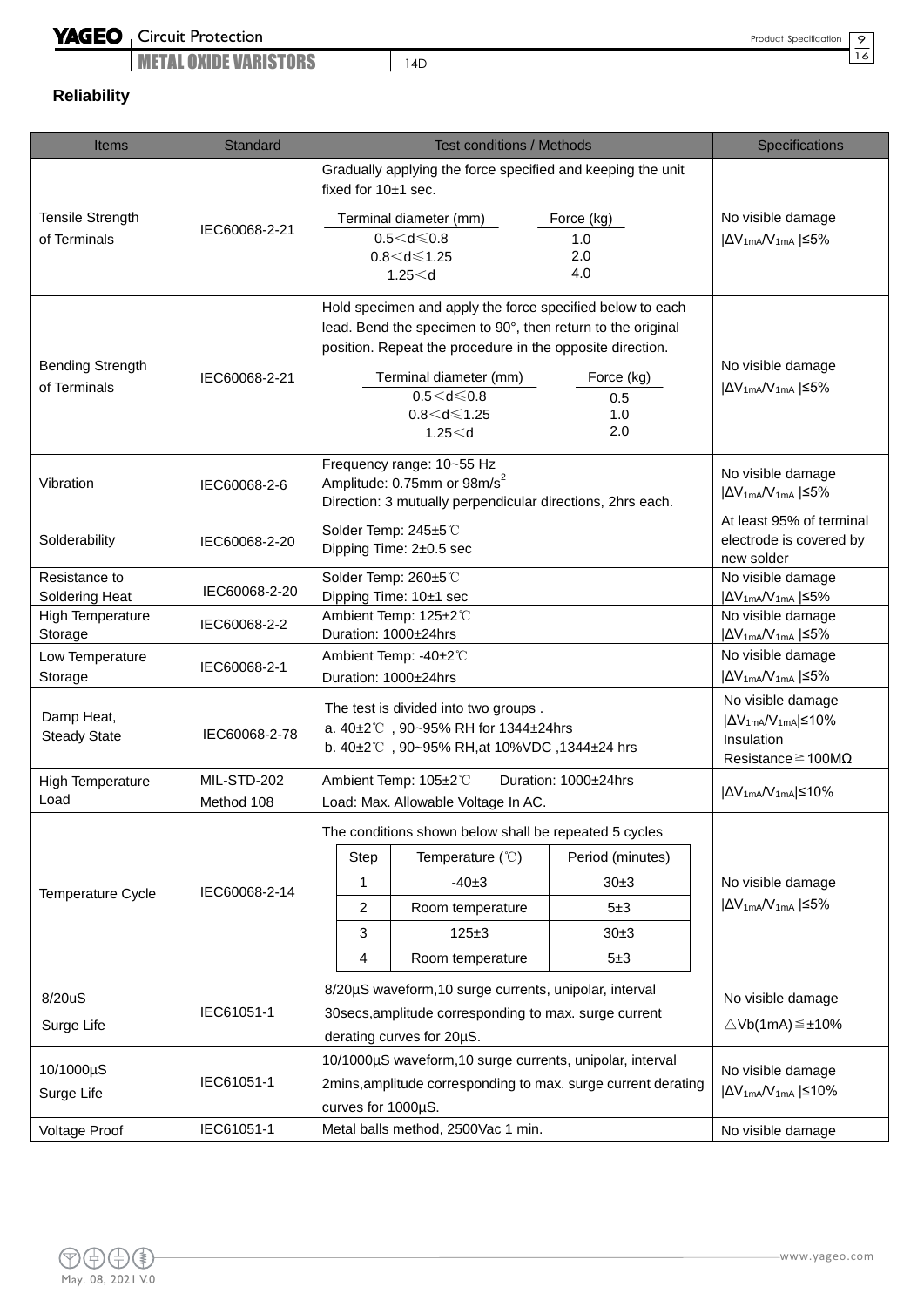#### **Soldering Recommendation**



#### **Marking Code**

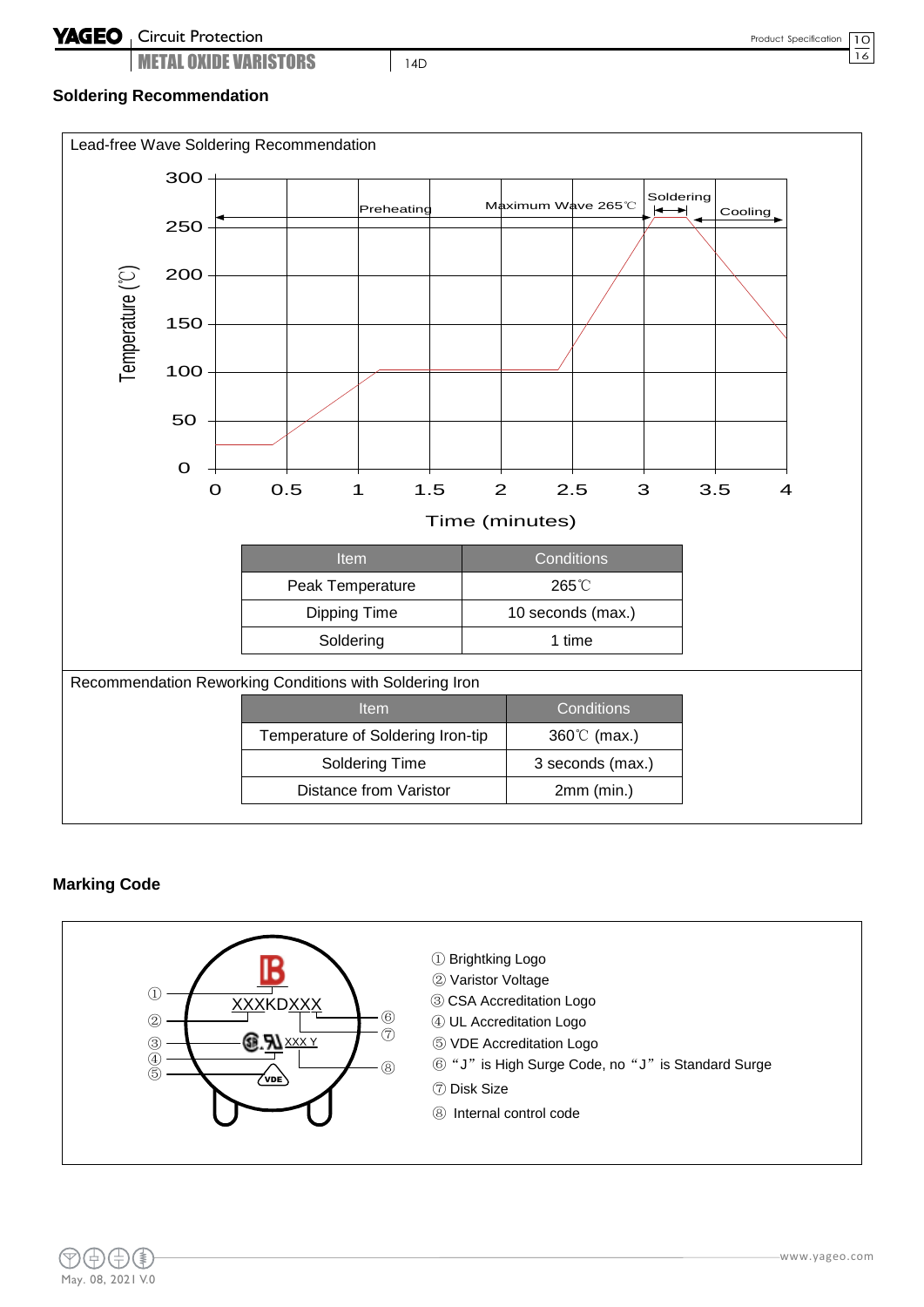# YAGEO | Circuit Protection

**METAL OXIDE VARISTORS** 14D

11  $\overline{16}$ 

# **Taping Dimensions**



| Symbol         | Dimension (mm)     |
|----------------|--------------------|
| P              | $25.4 \pm 1.0$     |
| P <sub>0</sub> | $12.7 \pm 1.0$     |
| P <sub>1</sub> | $8.95 + 0.7$       |
| P <sub>2</sub> | $12.7 + 1.3$       |
| F              | $7.5 \pm 0.8$      |
| h              | 0±4                |
| W              | $18.0 + 1.0$       |
| W <sub>0</sub> | $12.0 + 1.0$       |
| W <sub>1</sub> | $9.0 + 0.5$        |
| W <sub>2</sub> | 3.0 <sub>max</sub> |
| H <sub>0</sub> | $16.0 + 1.0$       |
| I              | 2.0max             |
| D <sub>0</sub> | $4.0 + 0.2$        |
| t              | $0.6 + 0.3$        |
| B              | 40 <sub>max</sub>  |



| Symbol         | Dimension (mm) |
|----------------|----------------|
| P              | $30.0 + 1.0$   |
| P0             | $15.0 + 1.0$   |
| P1             | $3.85 + 0.7$   |
| P <sub>2</sub> | $7.5 + 1.3$    |
| F              | $7.5 \pm 0.8$  |
| h              | 0±4            |
| W              | $18.0 + 1.0$   |
| W <sub>0</sub> | $12.0 + 1.0$   |
| W <sub>1</sub> | $9.0 + 0.5$    |
| W <sub>2</sub> | 3.0max         |
| H <sub>0</sub> | $16.0 + 1.0$   |
| I              | 2.0max         |
| D <sub>0</sub> | $4.0 + 0.2$    |
| t              | $0.6 + 0.3$    |
| В              | 40max          |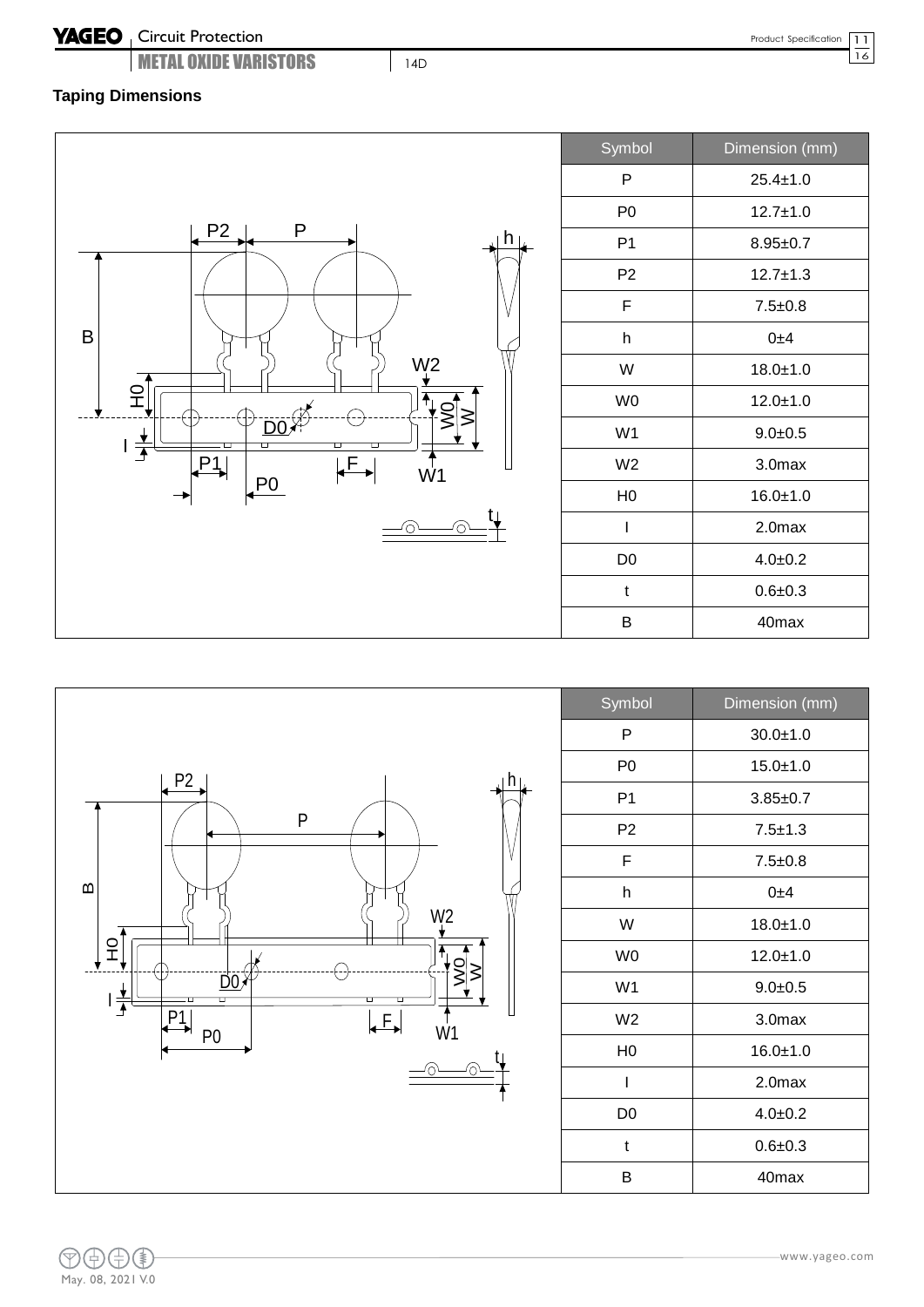#### **YAGEO** Circuit Protection

**METAL OXIDE VARISTORS** 14D

## **Taping Dimensions**





| Symbol         | Dimension (mm)    |
|----------------|-------------------|
| P              | $30.0 + 1.0$      |
| P0             | $15.0 + 1.0$      |
| P1             | $3.85 + 0.7$      |
| P2             | $7.5 + 1.3$       |
| F              | $7.5 \pm 0.8$     |
| h              | 0±4               |
| W              | $18.0 + 1.0$      |
| W <sub>0</sub> | $12.0 + 1.0$      |
| W <sub>1</sub> | $9.0 + 0.5$       |
| W <sub>2</sub> | 3.0max            |
| H <sub>0</sub> | $16.0 + 1.0$      |
| ı              | 2.0max            |
| D <sub>0</sub> | $4.0 + 0.2$       |
| t              | $0.6 + 0.3$       |
| B              | 40 <sub>max</sub> |

12  $\overline{16}$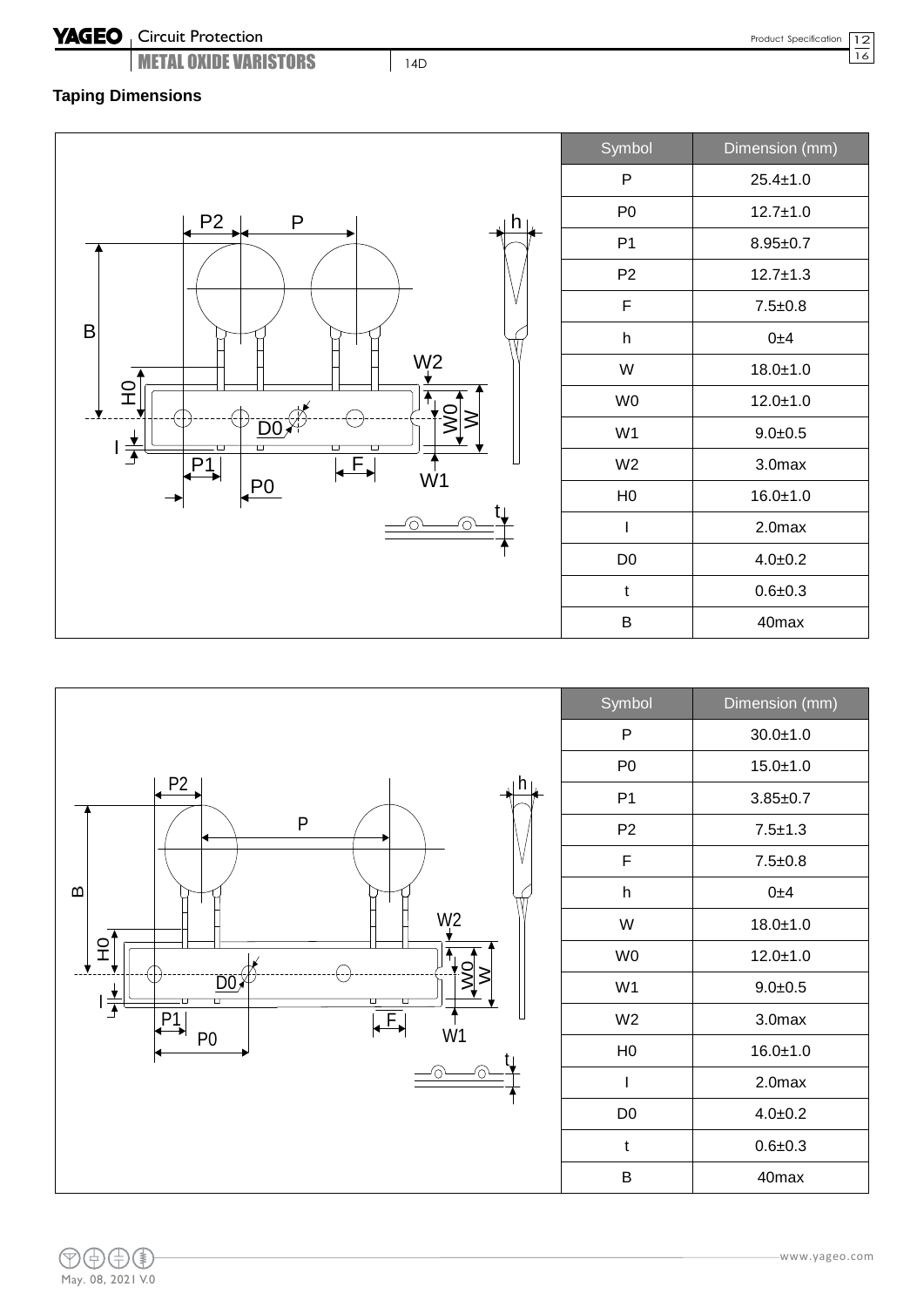# YAGEO | Circuit Protection

**METAL OXIDE VARISTORS** 14D

 $\overline{16}$ 

# **Taping Dimensions**

![](_page_12_Figure_5.jpeg)

| Symbol         | Dimension (mm) |
|----------------|----------------|
| P              | $25.4 \pm 1.0$ |
| P <sub>0</sub> | $12.7 + 1.0$   |
| P <sub>1</sub> | $8.95 \pm 0.7$ |
| P2             | $12.7 + 1.3$   |
| F              | $7.5 + 0.8$    |
| h              | 0±4            |
| W              | $18.0 + 1.0$   |
| W0             | $12.0 \pm 1.0$ |
| W <sub>1</sub> | $9.0 + 0.5$    |
| W <sub>2</sub> | 3.0max         |
| H <sub>2</sub> | $20.0+2.0$     |
| I              | 2.0max         |
| D <sub>0</sub> | $4.0 + 0.2$    |
| t              | $0.6 + 0.3$    |
| в              | 40max          |

![](_page_12_Figure_7.jpeg)

| Symbol         | Dimension (mm)     |
|----------------|--------------------|
| P              | $30.0 + 1.0$       |
| P <sub>0</sub> | $15.0 + 1.0$       |
| P1             | $3.85 \pm 0.7$     |
| P <sub>2</sub> | $7.5 + 1.3$        |
| F              | $7.5 + 0.8$        |
| h              | 0±4                |
| W              | $18.0 + 1.0$       |
| W <sub>0</sub> | $12.0 + 1.0$       |
| W <sub>1</sub> | $9.0 + 0.5$        |
| W <sub>2</sub> | 3.0max             |
| H <sub>2</sub> | $20.0+2.0$         |
| I              | 2.0 <sub>max</sub> |
| D0             | $4.0 + 0.2$        |
| t              | $0.6 + 0.3$        |
| B              | 40max              |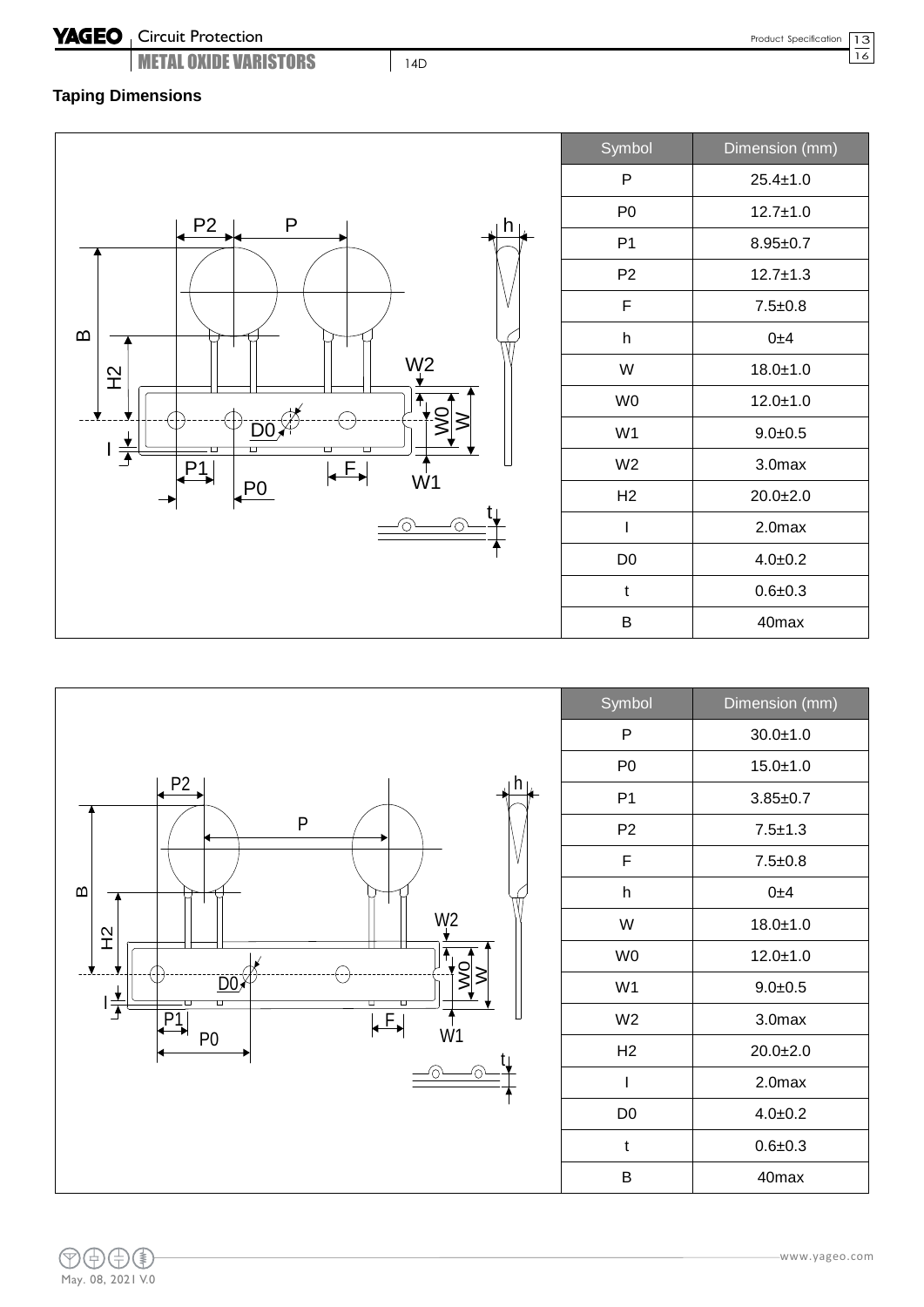## Circuit Protection

**METAL OXIDE VARISTORS** 24D

# **Quantity**

| Packaging Dimensions (Unit: mm)          | Quantity                                   |
|------------------------------------------|--------------------------------------------|
| In bulk for Terminals Untrimmed Products | 400pcs/bag<br>4bags/box<br>$(180K - 331K)$ |
|                                          | 300pcs/bag<br>4bags/box<br>$(361K - 621K)$ |
| 165 May<br>130 Max.<br>250 Max.          | 250pcs/bag<br>4bags/box<br>$(681K - 112K)$ |
|                                          | 150pcs/bag<br>4bags/box<br>$(122K - 182K)$ |
| In bulk for Terminals Trimmed Products   | 400pcs/bag<br>4bags/box<br>$(180K - 331K)$ |
|                                          | 300pcs/bag<br>4bags/box<br>$(361K - 621K)$ |
| 165 May-1<br>66 Max.<br>252 Max.         | 250pcs/bag<br>4bags/box<br>$(681K - 112K)$ |
|                                          | 150pcs/bag<br>4bags/box<br>$(122K - 182K)$ |
| Packaging Dimensions (Unit: mm)          | Quantity                                   |
| Tape & Box & P0=12.7mm                   | 750pcs/box<br>$(180K - 241K)$              |
|                                          | 600pcs/box<br>$(271K-331K)$                |
| <b>IDED</b><br>60 Max.<br>340 Max.-      | 500pcs/box<br>$(361K - 621K)$              |
|                                          | 400pcs/box<br>$(681K - 751K)$              |
|                                          | 350pcs/box<br>$(781K - 112K)$              |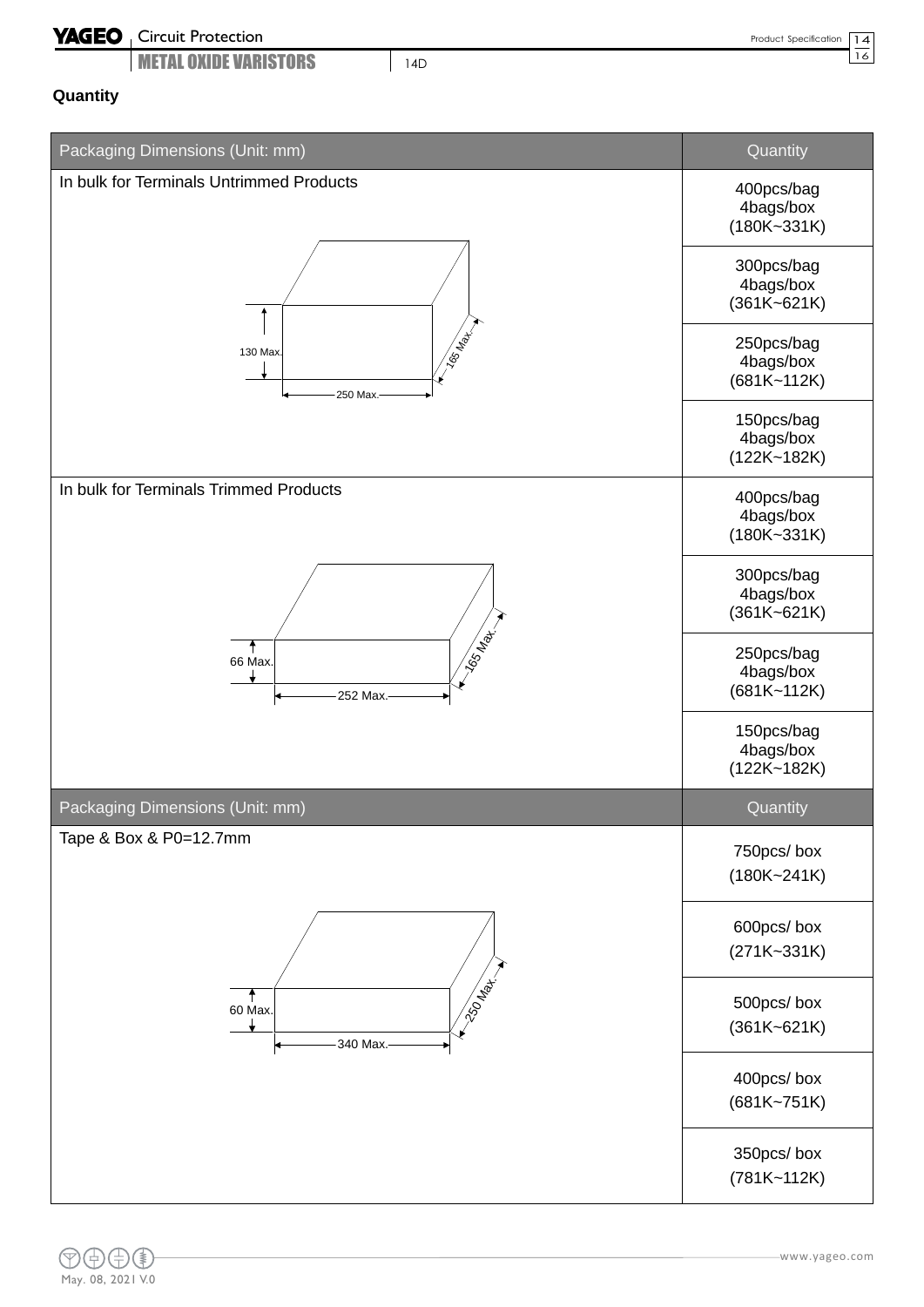# YAGEO | Circuit Protection

**METAL OXIDE VARISTORS** 14D

 $\overline{16}$ 

#### **Quantity**

![](_page_14_Figure_5.jpeg)